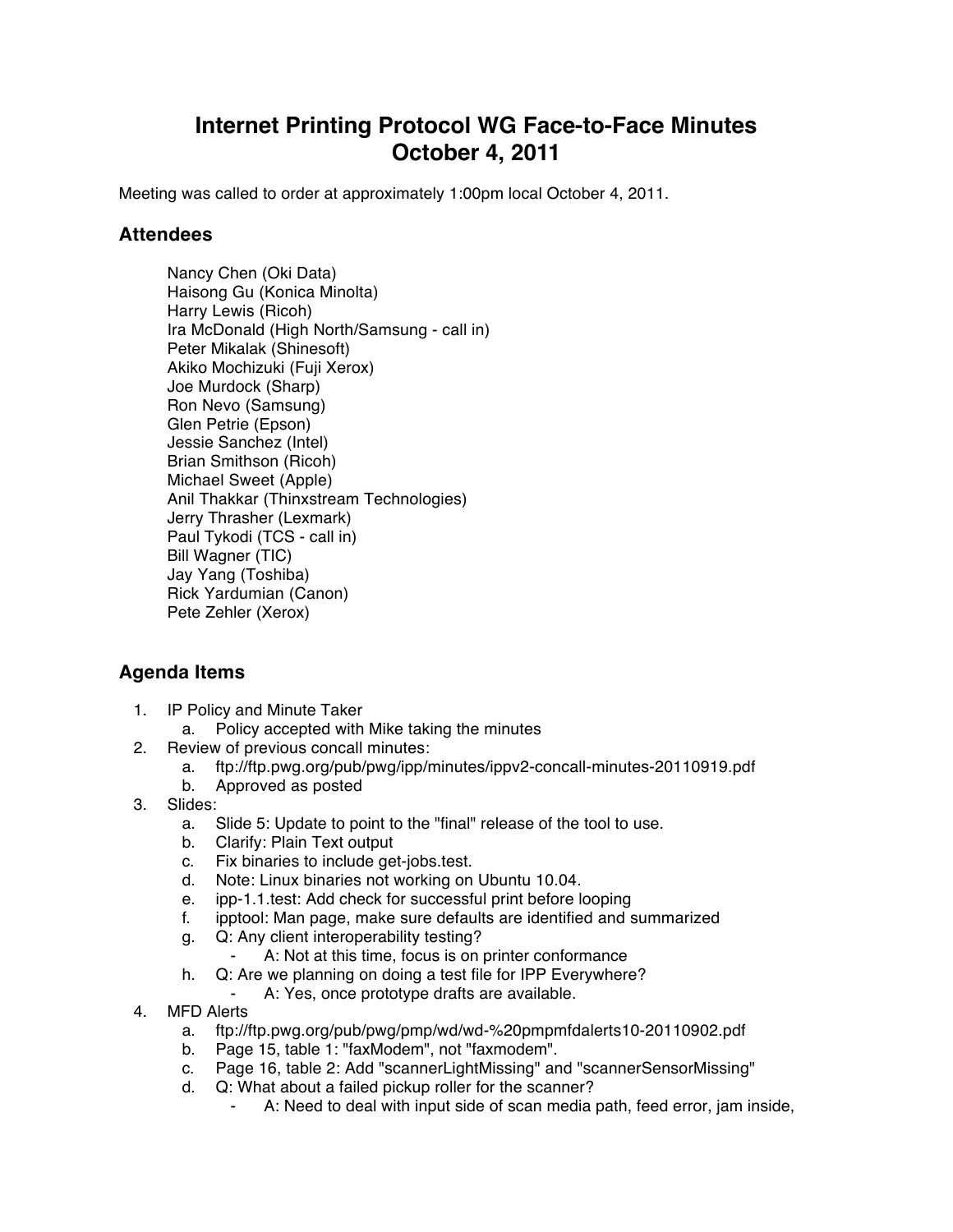overflow, lifetime (feed roller specifically, maybe others), input empty, input needed?

- ⁃ How to handle "manual feed" for scanning? Is a job active? input needed if the job is still open...
- e. Q: Need a feed error for media path media-feed[-warning|-error[? Yes, add this
- f. Update inputTray, outputTray, and mediaPath to be consistent
- g. 5.3: Remove from this, not in printer-state-reasons or printer-alert, move to IDS Model and Common Log Format
- h. Section 6: Clarify wording "as defined in section x.y and as registered with IANA..."
- 5. Images/Impressions/Sheets/Media Definitions
	- a. Normatively reference 5106.1 definitions
	- b. Add page attributes to JPS3
	- c. Add normative appendix covering examples of job-pages, job-media-sheets, jobimpressions and affect of job template attributes
	- d. Talk about difference between user and technical terminology
	- e. Page is input page not necessarily the specific page in the original document, but what was sent to the printer
	- f. What about number-up and page-ranges page numbers applied before or after nup.
	- g. 5100.6 PDL Page definition
- 6. IPP Everywhere 1.0
	- a. ftp://ftp.pwg.org/pub/pwg/ipp/wd/wd-ippeve10-20110927-rev.pdf
	- b. Issue: Redundant organization attributes -> required O and OU already provide them
	- c. Add WS-Discovery
	- d. For IPP Everywhere 1.0 require MSN 1.0 or later
	- e. For IPP Everywhere 2.0 require MSN 2.0 or later
	- f. Line 190: Update definition of Job (MFD Common has a definition)
	- g. Line 205: "communicates with a Cloud service"
	- h. Line 198, "Devices, such as Printers, or their services" (add commas)
	- i. Device -> Imaging Device throughout
	- j. Line 213: Submit Imaging Jobs
	- k. Table 1: Attributes in Discovery Protocols
	- l. Fix footer (again) extra space
	- m. Tables: Add IPP/2.x for the "new for all" notes.
	- n. Table 5 and 7: job-password-xxx -> new JPS3 document-content-password, encryption attributes
	- o. Action: Mike to add document content password attrs to JPS3
	- p. 8.1 Conformance Requirements for Clients and Printers
	- q. Line 869: Attributes misspelled.
	- r. client -> Client throughout

## **Next Steps / Open Actions**

- Next conference call October 17, 2011 at 1:00pm (ET) FOR 1 HOUR
- Action: Mike to add document content password attrs to JPS3
- Action: Mike to post draft slides for F2F before next concall (DONE)
- Action: Ira to send number-up-supported fix to IANA (PENDING)
- Action: Ira and Mike to work with IANA to update registry to include a "set allowed" column for attributes (ONGOING)
- Action: Ira to post plain text errata for 5100.7 document-format-device-id needs to be text(1023) (ONGOING - in a week or two)